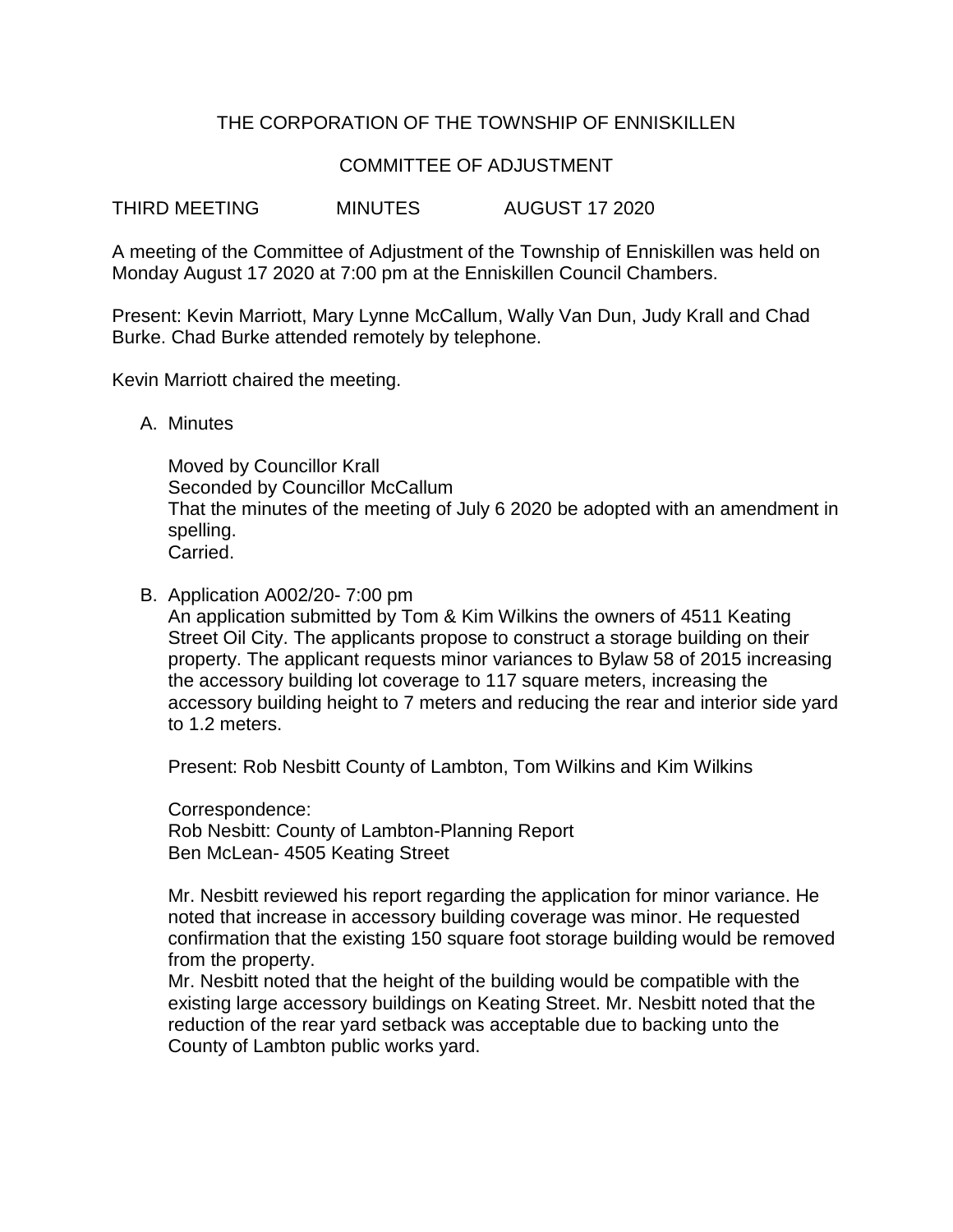Mr. Nesbitt noted that the increase in height of the building could be better accommodated if the interior side yard remained 3 meters.

Mr. Nesbitt noted that with no change to the interior side yard he could recommend that the application met the four tests of the Planning Act for a minor variance.

A letter was received from Ben McLean of 4505 Keating Street. Mr. McLean noted that he had seen the site plan for the new accessory building and had no concerns.

Tom Wilkins noted that he had laid out the accessory building with the 3 meter interior side yard. He noted that it would be difficult to get small maintenance equipment into the backyard of his property. He noted that his existing deck on the house would be too close to the accessory building.

Mary Lynne McCallum questioned what the stakes placed in the yard were to represent. A discussion took place in regards to the neighbour's fence being located on the property line.

### Moved by Judy Krall

Seconded by Chad Burke

That minor variance application A002/20 be approved to Bylaw 58 of 2015 Section 3.3.3 (d) and 3.3.4 (b) and (e) increasing the accessory building coverage to 117 square meters the accessory building height to 7.0 meters and to reduce the interior and rear side yards to 1.2 meters. Carried.

#### CONDITIONS:

That eve troughs be placed on the new accessory building directing water to the rear yard of the dwelling.

#### REASONS FOR DECISION:

The minor variance to permit the construction of the accessory building maintains the purpose and intent of the Official Plan and Zoning Bylaw and is appropriate for the development of the land and is minor in nature.

#### C. Adjournment

Moved by Wally Van Dun Seconded by Mary Lynne McCallum That the meeting of the Committee of Adjustment be adjourned and the meeting of Council be opened. Carried.